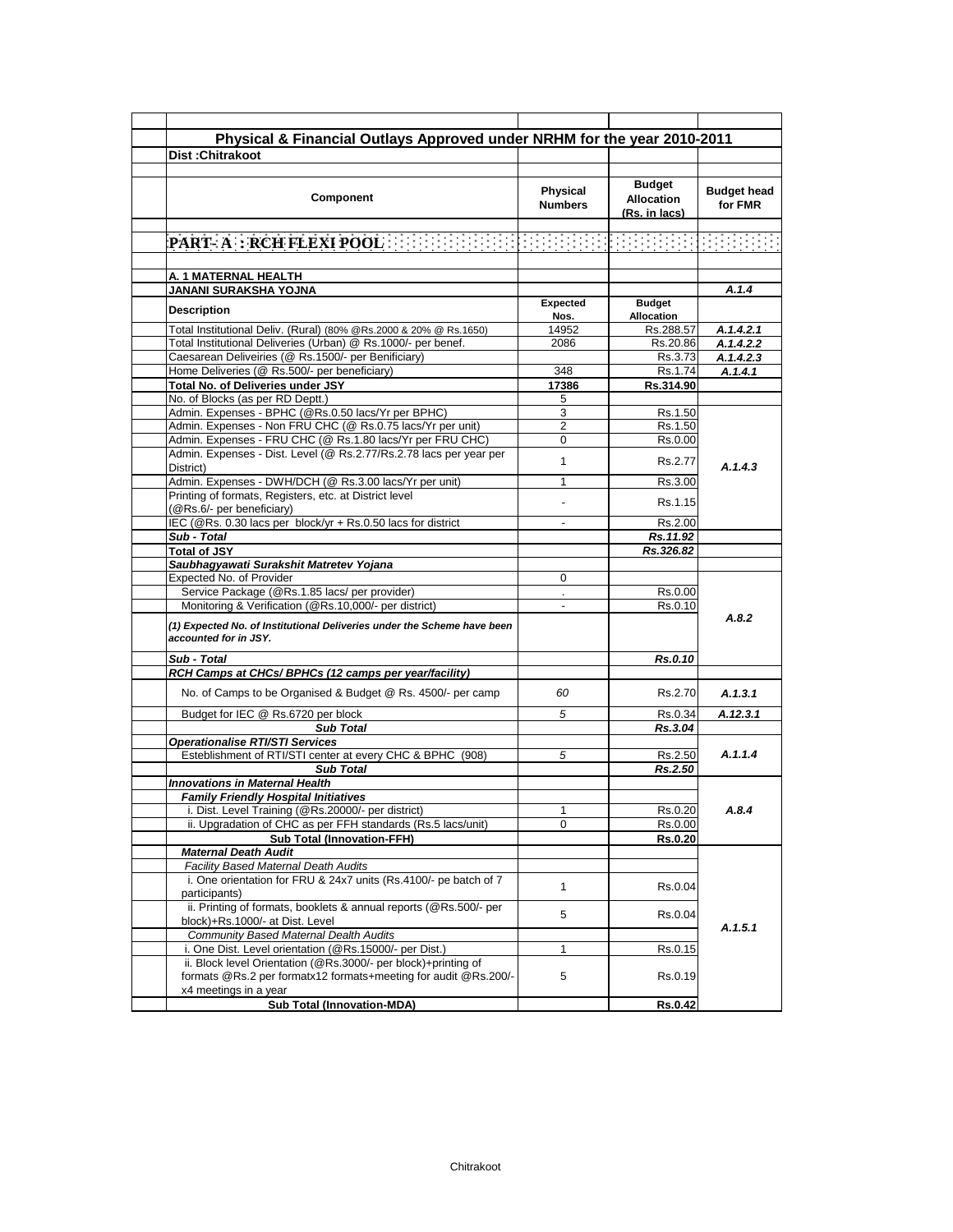| Component                                                                                                     | Physical<br><b>Numbers</b> | <b>Budget</b><br><b>Allocation</b><br>(Rs. in lacs) | <b>Budget head</b><br>for FMR |
|---------------------------------------------------------------------------------------------------------------|----------------------------|-----------------------------------------------------|-------------------------------|
| <b>Pregnant Women &amp; Child Tracking</b>                                                                    |                            |                                                     |                               |
| i. Orientation Workshop                                                                                       |                            |                                                     |                               |
| (a) At Dist. Level                                                                                            | 1                          | Rs.0.19                                             | A.10.3                        |
| (b) At Block Level @ Rs.6500/- block                                                                          | 5                          | Rs.0.33                                             |                               |
| ii. Printing of formats (730 format/block @Rs.2 per format)                                                   | 3650                       | Rs.0.07                                             |                               |
| Sub Total (Innovation-Preg. Women & child tracking)                                                           |                            | Rs.0.59                                             |                               |
| <b>Strengthening of Sub Centers Accridited under JSY</b><br>Dissemination meeting in the District @ Rs 5000/- | 1                          | Rs.0.05                                             |                               |
| Upgradation of Sub Centre in Dist (From State Level)                                                          | 15                         | Rs.0.00                                             | A.1.1.5                       |
| Sub Total (Innovation-S.C. Accridited under JSY))                                                             |                            | Rs.0.05                                             |                               |
| Sub Total (Innovation in Maternal Health)                                                                     |                            | Rs.1.26                                             |                               |
| Sub-Total (Maternal Health)                                                                                   |                            | Rs.333.72                                           |                               |
| <b>A.2 CHILD HEALTH</b>                                                                                       |                            |                                                     |                               |
| <b>Comprehensive Child Survival Programme (CCSP)</b>                                                          |                            |                                                     |                               |
| CCSP Training - FBNC (in 1st & 2nd phase districts only)                                                      |                            |                                                     |                               |
| Training Site - District Women Hospital                                                                       |                            |                                                     |                               |
| Expected No. of Participants                                                                                  | 18                         |                                                     |                               |
|                                                                                                               | 3                          |                                                     | A.11.5.2                      |
| No. of Batches to be Organised and Budget @ Rs.12,000 per Batch                                               |                            | Rs.0.36                                             |                               |
| No. of Batches to be Supervised and Budget @ Rs.3,200 per Batch                                               | $\mathbf{1}$               | Rs.0.03                                             |                               |
| Sub - Total                                                                                                   |                            | Rs.0.392                                            |                               |
| Training at Medical College under CCSP Prog                                                                   |                            |                                                     |                               |
| Support staff to Medical Collage<br>Physicians training/F-IMNCI                                               |                            | Rs.0.00                                             | A.11.5.2                      |
|                                                                                                               |                            | Rs.0.00                                             |                               |
| <b>Sub Total</b><br><b>CCSP Training - NSSK (in 3rd phase districts only)</b>                                 |                            | Rs.0.000                                            |                               |
| Training Site - District Women Hospital                                                                       |                            |                                                     |                               |
| <b>Expected No. of Participants</b>                                                                           |                            |                                                     |                               |
| No. of Batches to be Organised and Budget @ Rs.38,500 per Batch                                               | $\Omega$                   | Rs.0.00                                             | A.11.5.5                      |
| No. of Batches to be Supervised and Budget @ Rs.3,500 per Batch                                               | $\Omega$                   | Rs.0.00                                             |                               |
| Sub - Total                                                                                                   |                            | Rs.0.00                                             |                               |
| CCSP Training of ASHAs, ANMs, LHVs - (1st & 2nd Phase<br>Districts)                                           |                            |                                                     |                               |
| Expected No. of Participants (approx. 24 per batch)                                                           | 500                        |                                                     |                               |
|                                                                                                               | 20                         |                                                     | A.11.5.1                      |
| No. of Batches to be Organised and Budget @ Rs.1,65,000 per Batch                                             |                            | Rs.33.00                                            |                               |
| No. of Batches of ToT and Budget @ Rs.2,39,000 per Batch                                                      | 0                          | Rs.0.00                                             |                               |
| Sub - Total                                                                                                   |                            | Rs.33.00                                            |                               |
| CCSP Training of ASHAs, ANMs, LHVs - (3rd Phase Districts)                                                    |                            |                                                     |                               |
| Expected No. of Participants (approx. 24 per batch)                                                           | 0                          |                                                     | A.11.5.1                      |
| No. of Batches to be Organised and Budget @ Rs.1,65,000 per Batch                                             | 0                          | Rs.0.00                                             |                               |
| No. of Batches of ToT and Budget @ Rs.2,39,000 per Batch                                                      | 0                          | Rs.0.00                                             |                               |
| Sub - Total                                                                                                   |                            | <b>Rs.0.000</b>                                     |                               |
| CCSP Training of Supervisors (in 1st & 2nd phase districts<br>only)                                           |                            |                                                     |                               |
| No. of Batches (16 participants) to be Organised and Budget @<br>Rs.24,500 per Batch                          | 3                          | Rs.0.735                                            | A.11.5.1                      |
| No. of Batches to be Supervised and Budget for Observer Visit @<br>Rs.3,200 per Batch                         | 0                          | Rs.0.00                                             |                               |
| Sub - Total                                                                                                   |                            | Rs.0.735                                            |                               |
| <b>Site Stregthening</b>                                                                                      |                            |                                                     |                               |
| Strengthening of FBNC/NSSK Site (@ Rs.30,000/- per site)                                                      | 1                          | Rs.0.30                                             |                               |
| Strengthening of CCSP Training Site (@ Rs.2,33,500/- per site)                                                | 0                          | Rs.0.00                                             | A.11.5.1                      |
| <b>Sub Total</b>                                                                                              |                            | Rs.0.30                                             |                               |
| Establishment, Operationalisation & Construction of SNCU                                                      |                            |                                                     |                               |
| Establishment and Operating Exp. Of old SNCU in 7 Dist. @Rs.25                                                | 0                          | Rs.0.0                                              | A.2.2                         |
| lacs                                                                                                          |                            |                                                     |                               |
| Construction of of new SNCU in 5 Dist. (@Rs.30 lacs)<br>Sub - Total                                           | 0                          | Rs.0.0<br>Rs.0.0                                    | A.9.2.2                       |
| Infant death audit ( Aligarh & Banda only)                                                                    |                            |                                                     |                               |
| No. of blocks in the district                                                                                 | 0                          | Rs.0.0                                              | A.2.8                         |
| Sub - Total                                                                                                   |                            | Rs.0.00                                             |                               |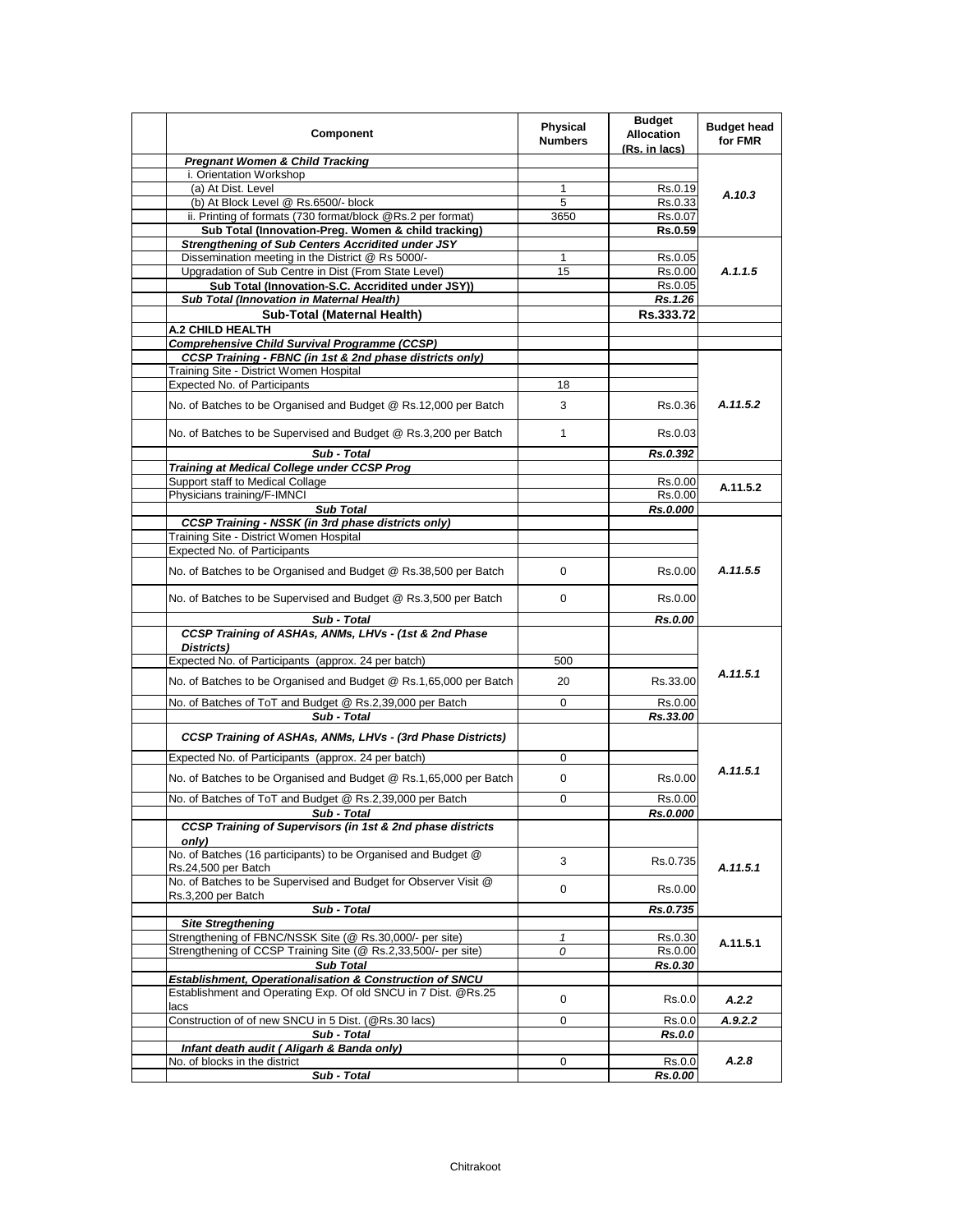| Component                                                                                                                  | <b>Physical</b><br><b>Numbers</b> | <b>Budget</b><br><b>Allocation</b><br>(Rs. in lacs) | <b>Budget head</b><br>for FMR |
|----------------------------------------------------------------------------------------------------------------------------|-----------------------------------|-----------------------------------------------------|-------------------------------|
| Infant & Young Child feeding (IYCF)                                                                                        |                                   |                                                     |                               |
| Mass Awareness Campaign during World Breastfeeding Week                                                                    | 1                                 | Rs.0.50                                             | A.2.5                         |
| Sub - Total                                                                                                                |                                   | <b>Rs.0.50</b>                                      |                               |
| Supportive Supervision through Reputed Institutions (for 1st<br>& 2nd pase districts only)                                 |                                   |                                                     |                               |
| One Supervisor per block @ Rs.5,000/- p.m. for 12 months                                                                   | 0                                 | Rs.0.0                                              |                               |
| Mobility for supervisors @ Rs.3,000/- p.m. for 12 months                                                                   | 0                                 | Rs.0.0                                              |                               |
| Institutional support @ Rs.5,000/- p.m. for 12 months                                                                      | 0                                 | Rs.0.0                                              |                               |
| Sub - Total                                                                                                                |                                   | Rs.0.00                                             |                               |
| Sub-Total (CCSP)                                                                                                           |                                   | Rs.34.93                                            |                               |
| Implementation of Bal Swasthya Poshan Mah (BSPM)                                                                           |                                   |                                                     |                               |
| Joint Meetings of Health & ICDS - 2 Planning Meetings at District<br>Level in a year @ Rs. 5000/- per meeting for 2 Rounds | 1 Dist.                           | Rs.0.10                                             |                               |
| Joint planning meeting of health and ICDS at Block level Rs. 2000 per<br>meeting for 2 rounds                              | 5 Blocks                          | Rs.0.20                                             |                               |
| Joint Orientation of ASHAs & ANMs (@Rs. 25/- per participant) for 2<br>Rounds                                              | 889 ANM and<br>AWW                | Rs.0.44                                             | A.2.7                         |
| Printing of Guidelines, Reporting & Monitoring Formats (@ Rs.2,000/- per<br>block/round) for 2 rounds                      | 5 Blocks                          | Rs.0.20                                             |                               |
| Dissemination meeting at District level Rs. 5000 per meeting per<br>District for 2 Rounds                                  | 1 Dist.                           | Rs.0.10                                             |                               |
| Sub - Total                                                                                                                |                                   | Rs.1.04                                             |                               |
| <b>School Health Programme</b>                                                                                             |                                   |                                                     |                               |
| Total No. of Blocks in the district                                                                                        | 5                                 |                                                     |                               |
| No. of Schools to be covered (60 Schools per block)                                                                        | 300                               |                                                     |                               |
| District Sensitization workshop                                                                                            | 1                                 | Rs. 0.15                                            |                               |
| Contingencies for printing of Health Card, etc. (@Rs.500/- per school)                                                     | 300                               | Rs. 1.50                                            |                               |
| Budget for Mobility (@Rs.300 per visit x 1 visit)                                                                          | 300                               | Rs. 0.90                                            |                               |
| Sub Total (Prog. Implementation)                                                                                           |                                   | Rs. 2.55                                            |                               |
| Traning program for 40 schools per block (where                                                                            |                                   |                                                     |                               |
| program is already running)                                                                                                | 200                               |                                                     |                               |
| Training of District Trainers- Honorarium to district traininer @ Rs. 350<br>*2days                                        | 3                                 | Rs. 0.02                                            |                               |
| Honorarium to traininees from block@ Rs. 400 *2days per block                                                              | 15                                | Rs. 0.12                                            |                               |
| Training of Block Trainers - Honorarium to block resource persons @                                                        |                                   |                                                     | A.2.4                         |
| Rs. 300 *2days*2 batches per block                                                                                         | 15                                | Rs. 0.18                                            |                               |
| Honararium to Teachers @ Rs. 250*2 teachers per school *2 days                                                             | 400                               | Rs. 2.00                                            |                               |
| <b>Sub Total (Training)</b>                                                                                                |                                   | Rs. 2.32                                            |                               |
| For training program unspent balance is available at the district                                                          |                                   | Rs. 1.47                                            |                               |
| <b>Actual Allocation for training</b>                                                                                      |                                   | Rs. 0.85                                            |                               |
| Weighing scale, Ht./Wt Charts, Measuring tape etc. @ Rs1000 per<br>school x 20 new schools/block                           | 100                               | Rs. 0.00                                            |                               |
| Procurement of IFA tablets (30 mg tablets) for all schools                                                                 | 4500000                           | Rs. 0.00                                            |                               |
| Procurement of deworming tablets for all schools                                                                           | 90000                             | Rs. 0.00                                            |                               |
| <b>Sub Total (Procurement)</b>                                                                                             |                                   | Rs. 0.00                                            |                               |
| <b>Total (School Health)</b>                                                                                               |                                   | Rs. 3.40                                            |                               |
| Sub-Total (Child Health)                                                                                                   |                                   | Rs.39.37                                            |                               |
| A3. Family Planning                                                                                                        |                                   |                                                     |                               |
| <b>Terminal/Limiting Methods</b>                                                                                           |                                   |                                                     | A.3.1                         |
| Dissemination of manuals on sterilization standards & quality<br>assurance of sterilization services                       | $\mathbf{1}$                      | Rs. 0.40                                            | A.3.1.1                       |
| NSV Camps in Districts (6 camps/dist. @ Rs.35,000/- per camp)                                                              | 6                                 | Rs. 2.10                                            | A.3.1.3                       |
| Compensation for Female Sterilization                                                                                      | 4548                              | Rs. 45.48                                           | A.3.1.4                       |
| <b>Compensation for Male Sterilization</b>                                                                                 | 113                               | Rs. 1.70                                            | A.3.1.5                       |
| Accrediation of private providers of sterilization services                                                                |                                   |                                                     |                               |
| <b>Female Sterilization</b><br>Male Sterilization (NSV)                                                                    |                                   | Rs. 0.25                                            | A.3.1.6                       |
| <b>Spacing Methods</b>                                                                                                     |                                   | Rs. 0.05                                            |                               |
| IUD services at health facilities/compensation                                                                             | 7442                              | Rs. 1.49                                            | A.3.2<br>A.3.2.2              |
| Accrediation of private providers of IUD services                                                                          |                                   | Rs. 0.03                                            | A.3.2.3                       |
| Family Welfare Counsellor@9000 per month                                                                                   | 2                                 | Rs. 2.16                                            |                               |
| <b>Sub Total</b>                                                                                                           |                                   | Rs. 53.65                                           | A.9.1.5                       |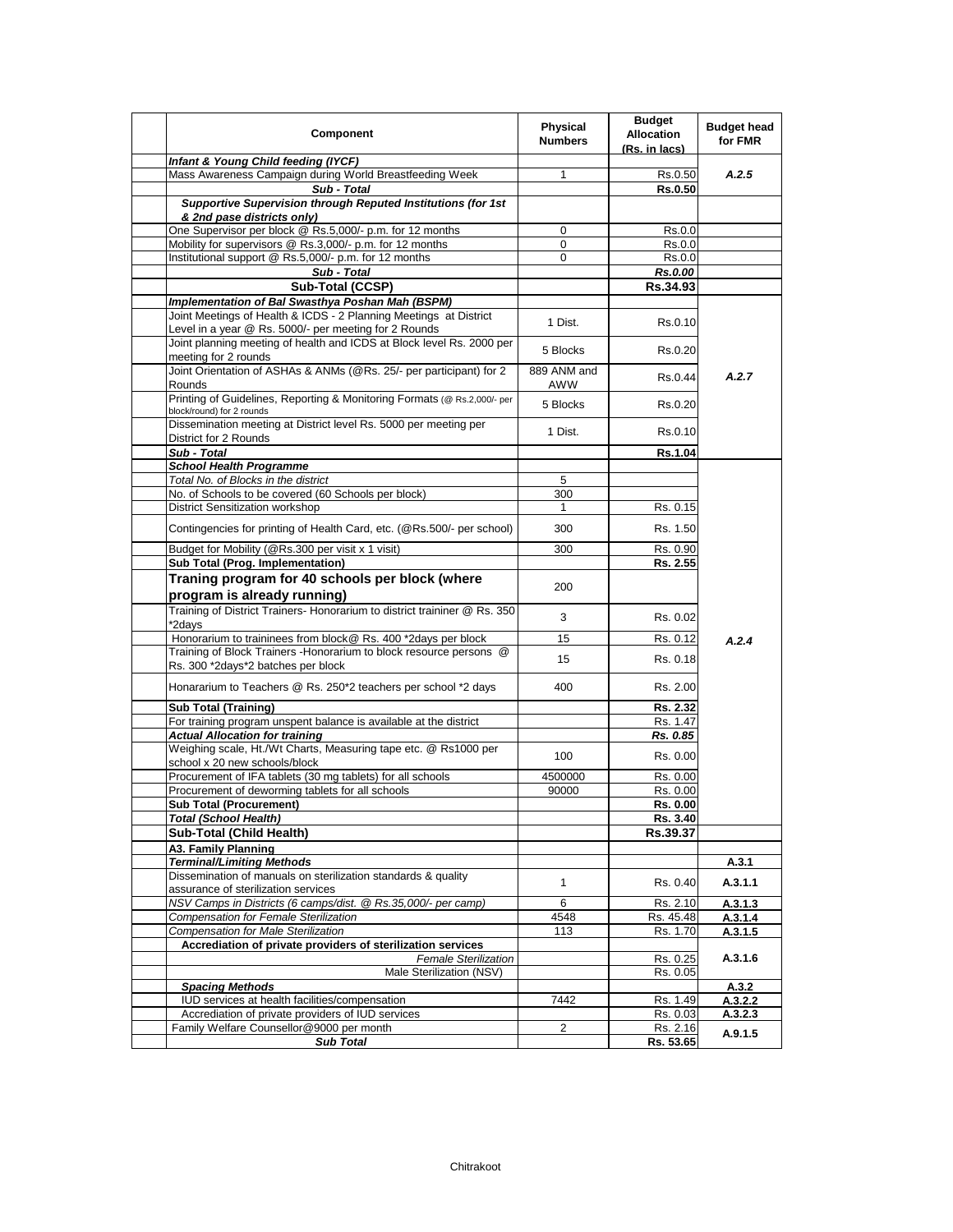| Component                                                                                                                   | <b>Physical</b><br><b>Numbers</b> | <b>Budget</b><br><b>Allocation</b><br>(Rs. in lacs) | <b>Budget head</b><br>for FMR |
|-----------------------------------------------------------------------------------------------------------------------------|-----------------------------------|-----------------------------------------------------|-------------------------------|
| <b>PCPNDT and Sex-Ratio</b>                                                                                                 |                                   |                                                     |                               |
| Visit of District Inspection & Monitoring Committee                                                                         | 10                                | Rs. 0.10                                            | A.8.1                         |
| Sensitization Workshop at District level                                                                                    | 1                                 | Rs. 0.40                                            |                               |
| Organising Competions at Inter/Degree Colleges                                                                              | 3                                 | Rs. 0.10                                            |                               |
| Orientation of members of Dist advisory committee at Division                                                               |                                   | Rs. 0.10                                            |                               |
| <b>IEC Activities &amp; Conigency</b>                                                                                       |                                   |                                                     |                               |
| <b>IEC Activities</b>                                                                                                       |                                   | Rs. 0.25                                            |                               |
| Contigency                                                                                                                  |                                   | Rs. 0.02                                            | A.12.4                        |
| TA/DA to Dist. level Staff for attending workshop, training, meetings                                                       |                                   | Rs. 0.20                                            |                               |
| <b>Sub Total</b>                                                                                                            |                                   | Rs. 1.17                                            |                               |
| <b>Sub-Total (Family Planning)</b>                                                                                          |                                   | Rs.54.82                                            |                               |
| A.4 ARSH                                                                                                                    |                                   |                                                     |                               |
| Saloni Scheme                                                                                                               |                                   |                                                     |                               |
| No. of Blocks in District                                                                                                   | 5                                 |                                                     | A.4.1                         |
| No. of Schools to be covered (10 Schools per block)                                                                         | 50                                |                                                     |                               |
| No. of Benificiaries (150 per school)                                                                                       | 7500                              |                                                     |                               |
| Sensitization Workshop at District level                                                                                    | $\mathbf{1}$                      | Rs. 0.15                                            |                               |
| Budget for Visit of Medical Team (@Rs.300/- per visit x 2 visits per<br>school)                                             | 100                               | Rs. 0.30                                            | A.4.2                         |
| Budget for Preparing Saloni Sabha (Rs.300/- p.m. per school x 10<br>months)                                                 | 500                               | Rs. 1.50                                            |                               |
| Procurement of IFA tablets (100 mg tablets) for all schools                                                                 | 360000                            | Rs.0.00                                             |                               |
| Procurement of deworming tablets for all schools 2 tab/Benf.                                                                | 15000                             | Rs.0.00                                             | A.13.2.5                      |
| Sub-Total (Adolescent Health)                                                                                               |                                   | Rs.1.95                                             |                               |
|                                                                                                                             |                                   |                                                     |                               |
| A.5 Urban RCH                                                                                                               |                                   |                                                     |                               |
| <b>Urban RCH plan /activities</b>                                                                                           |                                   |                                                     |                               |
| <b>Building</b>                                                                                                             | 1                                 | 0.84                                                |                               |
| Manpower(1Doctor @ 24000/month,1Staff Nurse@ 15000/month,2<br>ANMs@9000/month,2 Security guards @ 4000/month,1 Ayah         | $\mathbf{1}$                      | 8.52                                                |                               |
| 4000/month,& 1 Sweeper 2000/month                                                                                           |                                   |                                                     |                               |
| Other Expenses                                                                                                              | $\mathbf{1}$                      | 0.41                                                | A.5.1                         |
| <b>IEC</b>                                                                                                                  | $\mathbf{1}$                      | 0.1                                                 |                               |
| <b>Subtotal</b>                                                                                                             |                                   | 9.87                                                |                               |
| The cost of Drugs(Rs 10,000/month/Health post) and consumables(Rs 3,000/month/Health Post) for Urban                        |                                   |                                                     |                               |
| RCH amounting to Rs 1.56 Lacs would be met from the Mission Flexipool                                                       |                                   |                                                     |                               |
| <b>A9. INFRASTRUCTURE &amp; HR</b>                                                                                          |                                   |                                                     |                               |
| <b>Contractual Staff &amp; Services</b>                                                                                     |                                   |                                                     |                               |
| <b>Position</b>                                                                                                             | No.                               | <b>Budget</b>                                       |                               |
| Contractual ANM (@Rs.9000/- pm)                                                                                             | 40                                | Rs. 43.20                                           | A.9.1.1                       |
| Staff Nurse in the district (@Rs.15000/- pm)                                                                                | 15                                | Rs. 27.00                                           | A.9.1.3                       |
| MBBS (Male/Female) @ Rs.30000/- pm                                                                                          | 3                                 | Rs. 10.80                                           |                               |
| Specialist at On Call basis for CHC (@ Rs.1000/- per visit) No. of calls<br>for 6 moths                                     | 40                                | Rs. 0.40                                            |                               |
| Specialist at On Call basis for Dist. Hospital (Male)/DCH(@ Rs.1000/-<br>per visit)                                         | 80                                | Rs. 0.80                                            |                               |
| Specialist at Dist. Hospital (Male)/DCH(@ Rs.40000/- pm for<br>MS/MD/MDS & @Rs.35000/- for Diploma holders)                 | 2                                 | Rs. 8.40                                            | A.9.1.4                       |
| Specialist at DWH/DCH (@ Rs.40000/- pm for MS/MD/MDS &<br>@Rs.35000/- for Diploma holders)/MBBS(LMO if already on contract) |                                   | Rs. 8.40                                            |                               |
|                                                                                                                             | 2                                 |                                                     |                               |
| Paramedical staff/LT for CHC (@ Rs.9000/- pm)                                                                               | 2                                 | Rs. 2.16                                            |                               |
| Paramedical staff for DH/DWH/DCH (@ Rs.9000/- pm)                                                                           | 1                                 | Rs. 1.08                                            | A.9.1.5                       |
| Data Assistant ( @ Rs.8000/- pm)                                                                                            | 1                                 | Rs. 0.96                                            |                               |
| <b>Sub-Total (Human Resources)</b>                                                                                          |                                   | Rs.103.20                                           |                               |
| A.10. INSTITUTIONAL STRENGTHENING                                                                                           |                                   |                                                     |                               |
| Logistics Management/Improvement                                                                                            |                                   |                                                     |                               |
| <b>Stregthening of Logistic Management</b>                                                                                  |                                   |                                                     |                               |
| Divisional logistic management                                                                                              | 0                                 | Rs. 0.00                                            |                               |
| <b>Transportation of Logistic</b>                                                                                           |                                   |                                                     |                               |
| Divisional level @ Rs 50000/-                                                                                               | $\mathbf{1}$                      | Rs. 0.50                                            | A.10.2                        |
| District level @ Rs 30000/-                                                                                                 | 1                                 | Rs. 0.30                                            |                               |
| Block level @ Rs 12000/-                                                                                                    | 5                                 | Rs. 0.60                                            |                               |
| <b>Sub-Total (Logistics Strengthening)</b>                                                                                  |                                   | <b>Rs.1.40</b>                                      |                               |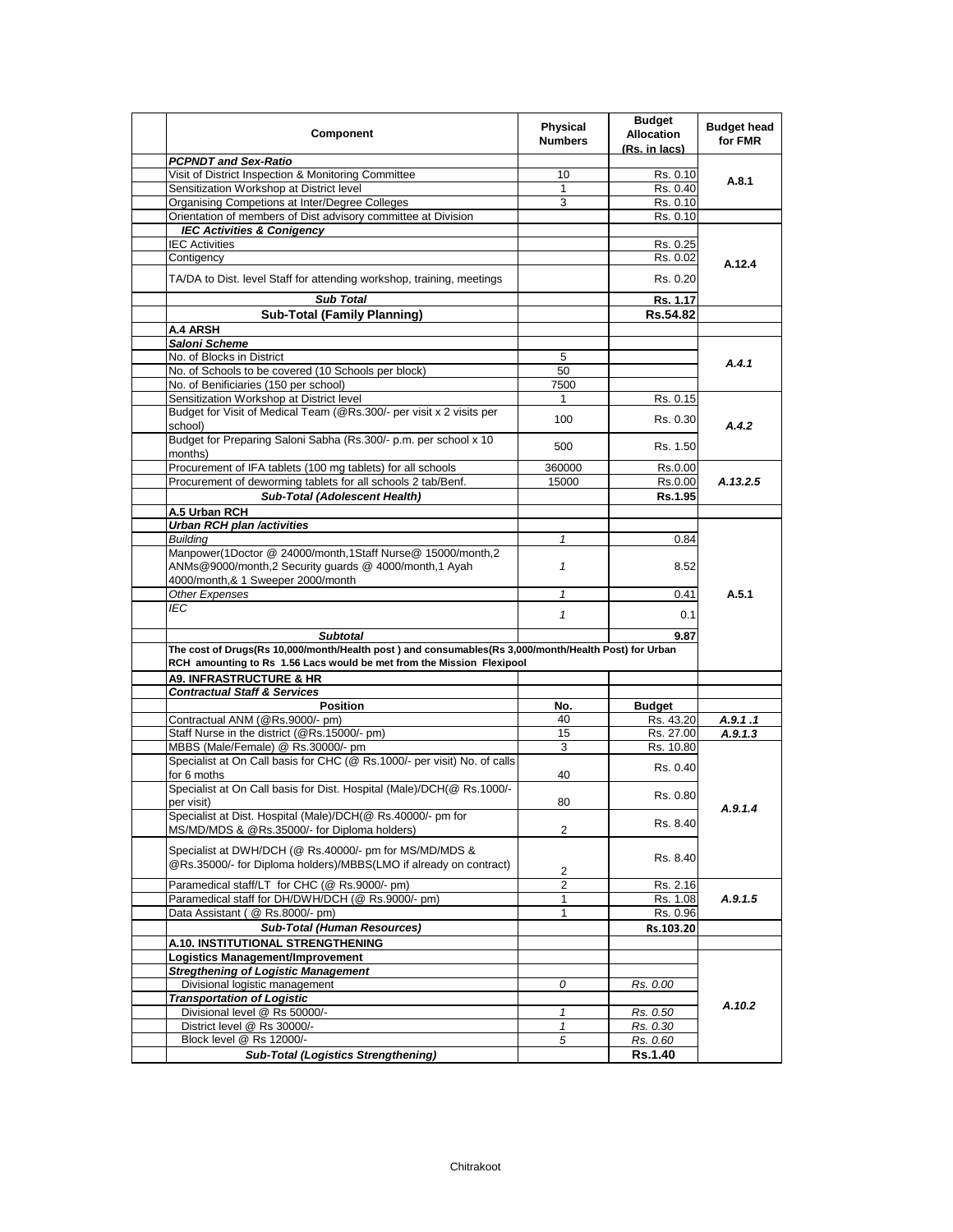| Component                                                                                                      | Physical<br><b>Numbers</b> | <b>Budget</b><br><b>Allocation</b><br>(Rs. in lacs) | <b>Budget head</b><br>for FMR |
|----------------------------------------------------------------------------------------------------------------|----------------------------|-----------------------------------------------------|-------------------------------|
| <b>Rent for Sub-Centres</b>                                                                                    |                            |                                                     |                               |
| No. of SCs in Rented Bldgs & Budget @ Rs. 250/- p.m.                                                           | 118                        | Rs.3.54                                             | A.10.4                        |
| <b>Sub-Total (Sub Center Rent)</b>                                                                             |                            | Rs.3.54                                             |                               |
| <b>A.11 TRAINING</b>                                                                                           |                            |                                                     |                               |
| <b>Training- Skill Birth Attendant</b>                                                                         |                            |                                                     |                               |
| <b>Training at DWH/Combined Hosp</b>                                                                           |                            |                                                     |                               |
| Target at DWH                                                                                                  | 16                         |                                                     |                               |
| No. of Particpants per batch                                                                                   | 4                          |                                                     |                               |
| No. of Batches                                                                                                 | 4                          | Rs.4.42                                             |                               |
| New Site Stregthening at DWH                                                                                   | $\blacksquare$             |                                                     |                               |
| Existing site stregthening                                                                                     |                            | Rs.0.40                                             |                               |
| Sub-Total (DWH-SBA)                                                                                            |                            | <b>Rs.4.82</b>                                      |                               |
| <b>Training at FRU/24X7</b>                                                                                    |                            |                                                     | A.11.3.1                      |
| Name of the selected Training Site FRU/24X7                                                                    | $\overline{\phantom{a}}$   |                                                     |                               |
| Target at FRU/24X7                                                                                             | 0                          |                                                     |                               |
| No. of Particpants per batch                                                                                   | $\mathbf 0$                |                                                     |                               |
| No. of Batches                                                                                                 | 0                          | Rs.0.00                                             |                               |
| New Site Stregthening at FRU                                                                                   | $\blacksquare$             | Rs.0.00                                             |                               |
| Existing site stregthening                                                                                     |                            | Rs.0.00                                             |                               |
|                                                                                                                |                            |                                                     |                               |
| Sub-Total (FRU-SBA)                                                                                            |                            | <b>Rs.0.00</b>                                      |                               |
| Sub-Total(SBA Training)                                                                                        |                            | <b>Rs.4.82</b>                                      |                               |
| A.14 PROGRAM MANAGEMENT                                                                                        |                            |                                                     |                               |
| Personal & Other Expense of Dist. PMU (Rs.94500/- pm)                                                          | 1                          | Rs.11.34                                            | A.14.2                        |
| Operational Cost (Rs. 60000/- pm)                                                                              | 1                          | Rs.7.20                                             | A.14.4                        |
| Sub-Total (Program Management)                                                                                 |                            | Rs.18.54                                            |                               |
| <b>Total for RCH Flexipool (Part A)</b>                                                                        |                            | Rs.571.22                                           |                               |
|                                                                                                                |                            |                                                     |                               |
| Part Bio Mission Pleanpoole and an annual and an annual and an annual and an annual and an annual and an an an |                            |                                                     |                               |
|                                                                                                                |                            | <b>Budget</b>                                       |                               |
| Component                                                                                                      | Physical                   |                                                     | <b>Budget head</b>            |
|                                                                                                                |                            | <b>Allocation</b>                                   |                               |
|                                                                                                                | <b>Numbers</b>             | (Rs. in lacs)                                       | for FMR                       |
| ASHA Scheme:-                                                                                                  |                            |                                                     | B.1                           |
| Periodic Training for ASHAs                                                                                    |                            |                                                     |                               |
| <b>ASHA Support System</b>                                                                                     |                            |                                                     | B.1.1                         |
| Replenishment of ASHA Kits & Budget (@ Rs. 500/- per kit*2 for 95%                                             | 809                        | Rs.0.00                                             | B.1.2                         |
| ASHA)                                                                                                          |                            |                                                     |                               |
| Incentive to ASHAs (Average Rs.500/- p.m. for 85% ASHAs)                                                       | 724                        | Rs.43.44                                            | B.1.3                         |
| Award to ASHA (Rs.5000/- for 1 ASHA in each block)                                                             | 5                          | Rs.0.25                                             |                               |
| Annual ASHA Sammelan (Rs.250/- per ASHA for 60% ASHAs)                                                         | 511                        | Rs.1.28                                             | B.1.1                         |
| Mobility to ASHAs (Rs.30/- per ASHA for 95% ASHAs)                                                             | 809                        | Rs.2.91                                             |                               |
| Block level ASHA Payment Register (Rs.100/-per Register)                                                       | 5                          | Rs.0.01                                             | B.18.3.2                      |
| Printing of Voucher Booklet for ASHA (Rs.25/-per Booklet)                                                      | 852                        | Rs.0.21                                             |                               |
| Budget ASHA Mentoring Group (Rs.10,000/- per District)                                                         | Quarterly                  | Rs.0.10                                             | B.1.1                         |
|                                                                                                                | Meeting                    |                                                     |                               |
| Sub-Total (ASHA Scheme):-                                                                                      |                            | <b>Rs.48.20</b>                                     |                               |
| <b>Untied Grant to Facilities</b>                                                                              |                            |                                                     | B.2                           |
| No. of CHCs & Budget @ Rs.0.50 lacs per facility                                                               | 2                          | Rs.1.00                                             | B.2.1                         |
| No. of BPHCs & Budget @ Rs.0.50 lacs per facility<br>No. of APHCs & Budget @ Rs.0.25 lacs per facility         | 3<br>28                    | Rs.1.50<br>Rs.7.00                                  | B.2.2<br>B.2.2                |
| No. of Sub Centres & Budget @ Rs.0.10 lacs per facility                                                        | 139                        | Rs.13.90                                            | B.2.3                         |
| No.of VHSCs                                                                                                    | 330                        | Rs.0.00                                             |                               |
| No.of Revenue Villages & Budget @Rs.0.10 lacs per R.Village                                                    | 630                        | Rs.63.00                                            | B.2.4                         |
|                                                                                                                |                            | Rs.86.40                                            |                               |
| <b>Sub-Total (Untied Grants)</b>                                                                               |                            |                                                     | B.4                           |
| <b>Annual Maintenance Grant to Facilities</b><br>No. of CHCs & Budget @ Rs.1.0 lacs per facility               | 2                          | Rs.2.00                                             | <b>B.4.1</b>                  |
| No. of BPHCs & Budget @ Rs.1.0 lacs per facility                                                               | 3                          | Rs.3.00                                             |                               |
| No. of APHCs & Budget @ Rs.0.50 lacs per facility                                                              | 9                          | Rs.4.50                                             | B.4.2                         |
| No. of Sub Centres & Budget @ Rs.0.10 lacs per facility                                                        | 21                         | Rs.2.10                                             | <b>B.4.3</b>                  |
| <b>Sub-Total (Annual Maintenance Grants)</b>                                                                   |                            | Rs.11.60                                            |                               |
| <b>Funds to Rogi Kalyan Samitis</b>                                                                            |                            |                                                     | <b>B.6</b>                    |
| No. of District Hospitals & Funds @ Rs.5.0 lacs per facility                                                   | $\mathbf{1}$               | Rs.5.00                                             | B.6.1                         |
| No. of CHCs & Funds @ Rs.1.0 lacs per facility<br>No. of BPHCs & Funds @ Rs.1.0 lacs per facility              | 2<br>3                     | Rs.2.00<br>Rs.3.00                                  | B.6.2<br>B.6.3                |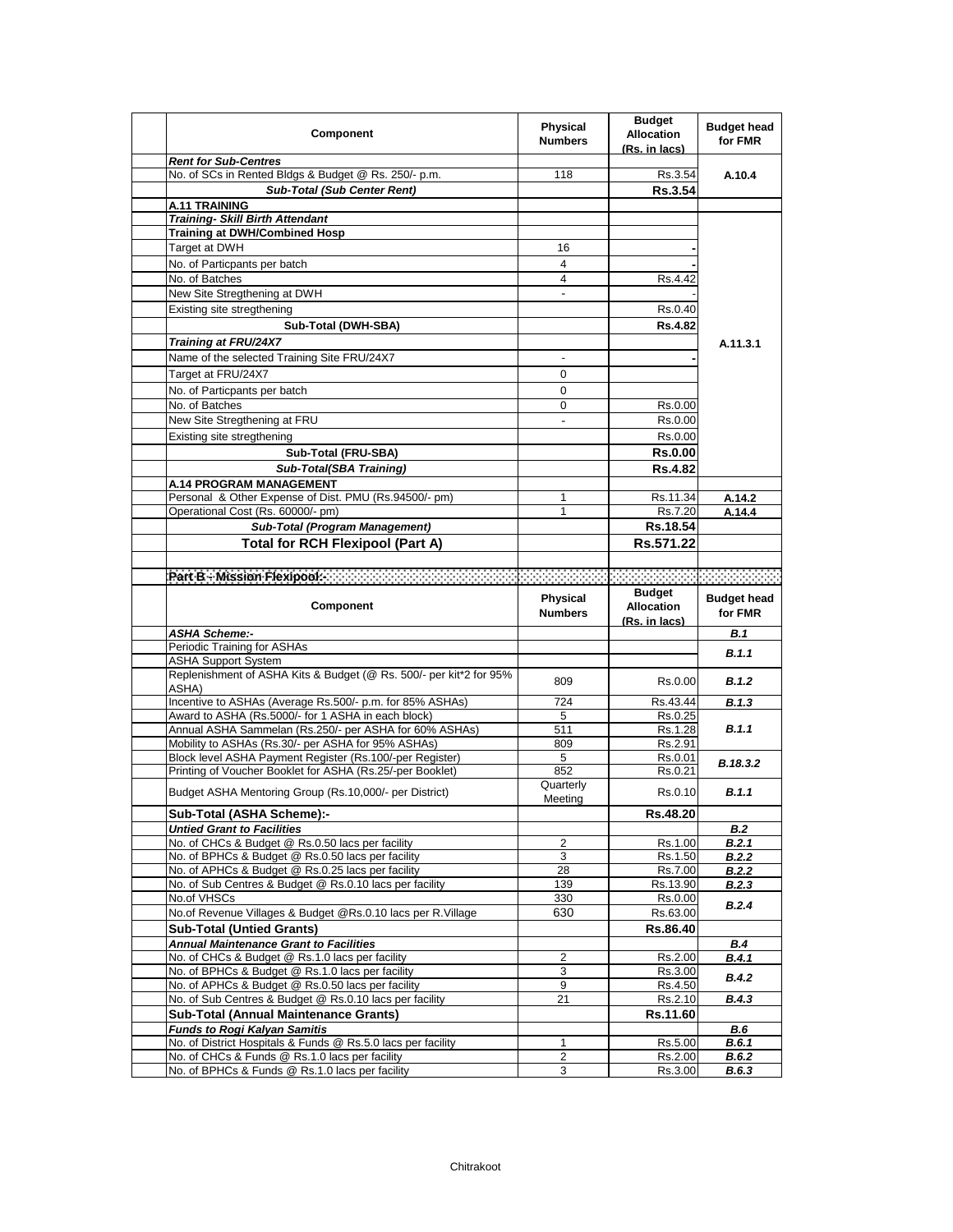| Component                                                                             | <b>Physical</b><br><b>Numbers</b> | <b>Budget</b><br><b>Allocation</b><br>(Rs. in lacs) | <b>Budget head</b><br>for FMR |
|---------------------------------------------------------------------------------------|-----------------------------------|-----------------------------------------------------|-------------------------------|
| No. of APHCs & Funds @ Rs.1.00 lacs per facility                                      | 28                                | Rs.28.00                                            | <b>B.6.4</b>                  |
| Sub-Total (Funds for RKS)                                                             |                                   | Rs.38.00                                            |                               |
| <b>Operationalisation of District Drug Warehouses</b>                                 |                                   |                                                     |                               |
| Contractual Staff (@Rs.2.94 lacs/yr)                                                  | 0                                 | Rs.0.00                                             | <b>B.21</b>                   |
| Contingency Expenses (@Rs.2.0 lacs/yr)                                                | 0                                 | Rs.0.00                                             |                               |
| Sub-Total (Ope. of District Drug Warehouses)                                          |                                   | <b>Rs.0.00</b>                                      |                               |
| <b>Mobility Support to DWH &amp; District Combined Hospital</b>                       |                                   |                                                     | <b>B.27.8</b>                 |
| Mobility Support to DWH/DCH @Rs.18000/- Per month.                                    | 1                                 | Rs.2.16                                             |                               |
| Sub-Total (Funds for Mobility Support to DWH & DCH)                                   |                                   | Rs.2.16                                             |                               |
| <b>Mobility Support for Monitoring &amp; Supervision.</b>                             |                                   |                                                     |                               |
| Mobility Support to District Community Mobilizer (@Rs.800/-per day X<br>8 days/month) | 1                                 | Rs.0.77                                             |                               |
| Mobility Support to District Account Manager (@Rs.800/-per day X 6<br>days/month)     | 1                                 | Rs.0.58                                             | B.18.3.2                      |
| Mobility Support to District Programme Manager (@Rs.800/-per day X)<br>8 days/month)  |                                   | Rs.0.00                                             |                               |
| Sub-Total(Mobility Support for Monit. & Supervision)                                  |                                   | <b>Rs.1.34</b>                                      |                               |
| <b>Supervision of ANM/ASHAs</b>                                                       |                                   |                                                     | B.18.3.2                      |
| Vehicle for Mobility @Rs.18000/-month/block                                           | 5                                 | Rs.10.80                                            |                               |
| Sub-Total (Supervision of ANM/ASHAs)                                                  |                                   | Rs.10.80                                            |                               |
| <b>Vehicle Support for Specialist</b>                                                 |                                   |                                                     |                               |
| One Vehicle for 5 block level facility (@Rs.18000/-month)                             | 1                                 | Rs.2.16                                             | <b>B.27.8</b>                 |
| <b>Sub-Total (Vehicle Support for Specialist)</b>                                     |                                   | <b>Rs.2.16</b>                                      |                               |
| <b>Diesel for Generator for District Hospitals</b>                                    |                                   |                                                     |                               |
| Diesel Support for generator (@Rs.1 lac per month)                                    | 1                                 | Rs.12.00                                            | <b>B.28</b>                   |
| <b>Sub-Total (Diesel Support for District Hospital)</b>                               |                                   | Rs.12.00                                            |                               |
| Diesel Support for Generator in Fully Functional CHC.                                 |                                   |                                                     |                               |
| Diesel Support for Fully functional CHC (@Rs.35000/-per month)                        | 2                                 | Rs.8.40                                             |                               |
| Diesel Support for CHC functional in BPHC building (@Rs.13500/-per                    |                                   |                                                     | <b>B.28</b>                   |
| month)                                                                                | 3                                 | Rs.4.86                                             |                               |
| Sub-Total (Diesel Support for fully functional CHCs)                                  |                                   | Rs.13.26                                            |                               |
| Saas Bahu Sammelans (1 each at District)                                              |                                   |                                                     | B.7.1                         |
| No. of Sammellans & Budget (@Rs. 1.50 lac. Per District)                              | 1                                 | Rs.1.50                                             |                               |
| Sub-Total (Saas Bahu Sammelan)                                                        |                                   | Rs.1.50                                             |                               |
| Tehsil level Pradhan Sammelan                                                         |                                   |                                                     | B.8.2                         |
| No. of Sammelans & Budget (@Rs.40,000 per Sammelan)                                   | 2                                 | Rs.0.80                                             |                               |
| Sub-Total (Tehsil level Pradhan Sammelan)                                             |                                   | <b>Rs.0.80</b>                                      |                               |
| <b>Organization of Swasthya Mela</b>                                                  |                                   |                                                     |                               |
| Organization of S.Mela @Rs.20000/- Mela/Month at each block.                          | 5                                 | Rs.12.00                                            | <b>B.10.1</b>                 |
| Sub-Total (Swasthya Mela)                                                             |                                   | Rs.12.00                                            |                               |
| <b>Concurrent Audit</b>                                                               |                                   |                                                     | <b>B.27.5</b>                 |
| Budget @ Rs. 4000/- per month for 12 months                                           | $\mathbf{1}$                      | Rs.0.48                                             |                               |
| <b>Sub-Total (Concurrent Audit)</b>                                                   |                                   | <b>Rs.0.48</b>                                      |                               |
| <b>Health Management Information System (HMIS):-</b>                                  |                                   |                                                     |                               |
| Hiring of Vehicle for District HMIS Nodal Officer (@Rs.800/- Visit)                   | 2                                 | Rs.0.19                                             |                               |
| Mobility Support for Block HMIS Nodal Officer (@Rs.600/-month)                        | 5                                 | Rs.0.36                                             | B.21                          |
| Internet Connectivity @Rs.400/- per month/computer                                    | 6                                 | Rs.0.29                                             |                               |
| Consumables & Stationary for Computer, printer (Rs.400/-per                           | 6                                 | Rs.0.29                                             |                               |
| month/facility)                                                                       |                                   |                                                     |                               |
| Sub-Total (HMIS)                                                                      |                                   | Rs.1.13                                             |                               |
| <b>Programme Management:-</b>                                                         |                                   |                                                     |                               |
| <b>Expenses at Additional Director level:-</b>                                        |                                   |                                                     |                               |
| Mobility @Rs.2500/-per District per Month.                                            | 4                                 | Rs.1.20                                             | B.27.6                        |
| Contingency Expenses @Rs.5000/- month.                                                | 1                                 | Rs.0.60                                             |                               |
| Sub-Total (Exp.at Addl.Director level)-                                               |                                   | <b>Rs.1.80</b>                                      |                               |
| <b>Operational Cost for Block Project Management Unit</b>                             |                                   |                                                     |                               |
| Honoraria to Block Data Assistant @Rs.8000/-Per Month                                 | 5                                 | Rs.4.80                                             | B.27.1                        |
| Communication support to Block Program Manager @Rs.500/-P.M.                          | 5                                 | Rs.0.30                                             |                               |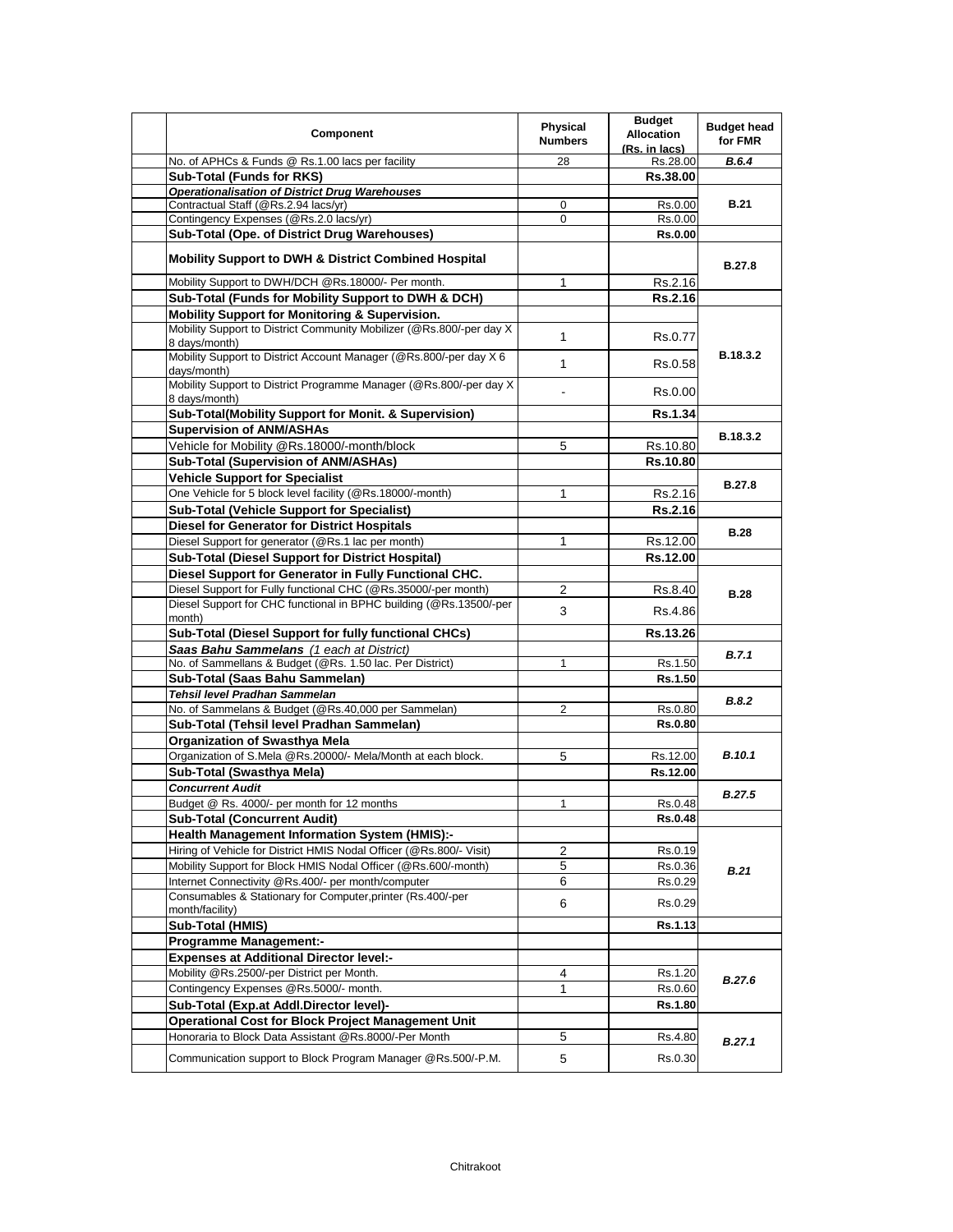|     | Component                                                                                                                                                                                                                                                                           | Physical<br><b>Numbers</b>                                                                                                          | <b>Budget</b><br><b>Allocation</b><br>(Rs. in lacs) | <b>Budget head</b><br>for FMR |
|-----|-------------------------------------------------------------------------------------------------------------------------------------------------------------------------------------------------------------------------------------------------------------------------------------|-------------------------------------------------------------------------------------------------------------------------------------|-----------------------------------------------------|-------------------------------|
|     | Sub-Total (Operational Cost for BPMU)                                                                                                                                                                                                                                               |                                                                                                                                     | Rs.5.10                                             |                               |
|     | <b>Provision of Contractual Staff (AYUSH)</b>                                                                                                                                                                                                                                       |                                                                                                                                     |                                                     |                               |
|     | <b>Position</b>                                                                                                                                                                                                                                                                     | No.                                                                                                                                 | <b>Budget</b>                                       |                               |
|     | ISM Lady Doctors (@ Rs.24,000/- per month)<br>AYUSH Doctors (@ Rs.24,000/- per month)                                                                                                                                                                                               | 9<br>11                                                                                                                             | Rs.45.60                                            | <b>B.14.4</b>                 |
|     | AYUSH Pharmacists (@ Rs.9,000/- per month)                                                                                                                                                                                                                                          | 13                                                                                                                                  | Rs.12.69                                            | B.14.1                        |
|     | Sub-Total (Contractual Staff - AYUSH)                                                                                                                                                                                                                                               |                                                                                                                                     | Rs.58.29                                            |                               |
|     | Integrated Skill Refresher Training for ANM & LHV.                                                                                                                                                                                                                                  |                                                                                                                                     |                                                     |                               |
|     | Total Work load for the year                                                                                                                                                                                                                                                        | 64                                                                                                                                  |                                                     | B.16.3.1                      |
|     | Total no. of Proposed Batches & Budget @Rs.165950/- per batch.                                                                                                                                                                                                                      | 4                                                                                                                                   | Rs.6.64                                             |                               |
|     | Sub-Total (Integrated skill training for ANM/LHV)                                                                                                                                                                                                                                   |                                                                                                                                     | Rs.6.64                                             |                               |
|     | Infrastructure & Manpower for UIP                                                                                                                                                                                                                                                   |                                                                                                                                     |                                                     |                               |
|     | Mobile Workshop at Regional Depot @Rs.4 Lac.                                                                                                                                                                                                                                        | 0                                                                                                                                   | Rs.0.00                                             |                               |
|     | Renovation & Electrification of WIC/WIF                                                                                                                                                                                                                                             | 1                                                                                                                                   | Rs.0.70                                             |                               |
|     | Expansion of Cold Chain Store at Regional/Divisional Depo                                                                                                                                                                                                                           | 0                                                                                                                                   | Rs.0.00                                             | B.26.5                        |
|     | Expansion of Cold Chain Workshop @Rs.50000/-year/District.                                                                                                                                                                                                                          | 1                                                                                                                                   | Rs.0.50                                             |                               |
|     | Mobility Support to Block (1 Vehicle @Rs.800/-per block for 6 days in<br>a month for 12 months)                                                                                                                                                                                     | 5                                                                                                                                   | Rs.2.88                                             |                               |
|     | IVRS System for Tracking of Beneficiaries.                                                                                                                                                                                                                                          | 0                                                                                                                                   | Rs.0.00                                             | B.18.3.2                      |
|     | Sub - Total (Infrasturcture & Manpower for UIP)                                                                                                                                                                                                                                     |                                                                                                                                     | Rs.4.08                                             |                               |
|     | <u> A PERSONAL PROPINSI PA</u>                                                                                                                                                                                                                                                      |                                                                                                                                     |                                                     |                               |
|     | Total for Mission Flexipool (Part B) [1999]                                                                                                                                                                                                                                         |                                                                                                                                     | Rs.317.74                                           |                               |
|     |                                                                                                                                                                                                                                                                                     |                                                                                                                                     |                                                     |                               |
| SI. | Component                                                                                                                                                                                                                                                                           | Physical<br><b>Numbers</b>                                                                                                          | <b>Budget</b><br><b>Allocation</b><br>(Rs. in lacs) |                               |
|     | Routine Immunization (Part C)                                                                                                                                                                                                                                                       | in Berlin (1999).<br>Sedan Salah Suatu Pada Suatu Pada Suatu Pada Suatu Pada Suatu Pada Suatu Pada Suatu Pada Suatu Pada Suatu Pada |                                                     |                               |
|     | Total Number of Immunization Sessions to be organized in the District                                                                                                                                                                                                               | 10385<br>Sessions/Year                                                                                                              |                                                     |                               |
|     | Mobility support for supervision: Supervisory visits by district level<br>officers for monitoring and supervision of RI @ Rs 50000 / District for<br>district level officers (this includes POL and maintenance) per year                                                           | 1                                                                                                                                   | Rs.0.50                                             |                               |
|     | Alternate Vaccine delivery @ Rs 50/- sessionx 3 months(April-June)<br>+2 Vehicles /Blocks for 8 days /month for 9 months (July-March 10)                                                                                                                                            | 10385<br>Sessions/Year                                                                                                              | Rs.5.19                                             |                               |
|     | Focus on Urban slum & underserved areasHiring an ANM @<br>Rs.300/session for four sessions/month/slum of 10000 population and<br>Rs.200/- per month as contingency per slum of i.e. total expense of<br>Rs. 1400/- per month per slum of 10000 population                           | 0                                                                                                                                   | Rs.0.00                                             |                               |
|     | Mobilization of children by ASHA /RI Mobilizer @ Rs 150/- per session                                                                                                                                                                                                               | 10385<br>Sessions/Year                                                                                                              | Rs.15.58                                            |                               |
|     | Support for Computer Assistant for RI reporting (with annual<br>increment of 10% wef from 2010-11Districts @ Rs 8000- 10,000 p.m                                                                                                                                                    | 1                                                                                                                                   | Rs.1.06                                             |                               |
|     | Printing and dissemination of tally sheets, monitoring forms, etc. @<br>Rs 1 /beneficiary                                                                                                                                                                                           | 30434<br>Benefiaceries                                                                                                              | Rs.0.30                                             |                               |
|     | Quarterly Review & feedback meeting exclusive for RI at district level<br>with one Block MOIC, ICDS CDPO and other stakeholders<br>stakeholders @ Rs 100/- per participant for meeting expenses (lunch,<br>organizational expenses)                                                 | 15                                                                                                                                  | Rs.0.06                                             |                               |
|     | Quarterly Review Meetings at Block level Quarterly Review &<br>feedback meeting for exclusive for RI at Block level @Rs 50/-ppas<br>honorarium for ASHA (travel) and Rs 25 /-person at the disposal of<br>MOIC for meeting expenses (refreshments, stationary and Misc<br>expences) | 1106                                                                                                                                | Rs.1.41                                             |                               |
|     | District level orientation training for 2 days of ANM, Multipurpose<br>Health worker @ Rs67300/batch with 20 participants in each batch                                                                                                                                             | 2 Batch                                                                                                                             | Rs.1.35                                             |                               |
|     | One day cold chain handelers training for block level cold chain<br>handlers @ Rs. 26,000 per batch and Rs 3000 for Observer<br>nominated by State                                                                                                                                  | 1Batch                                                                                                                              | Rs.0.29                                             |                               |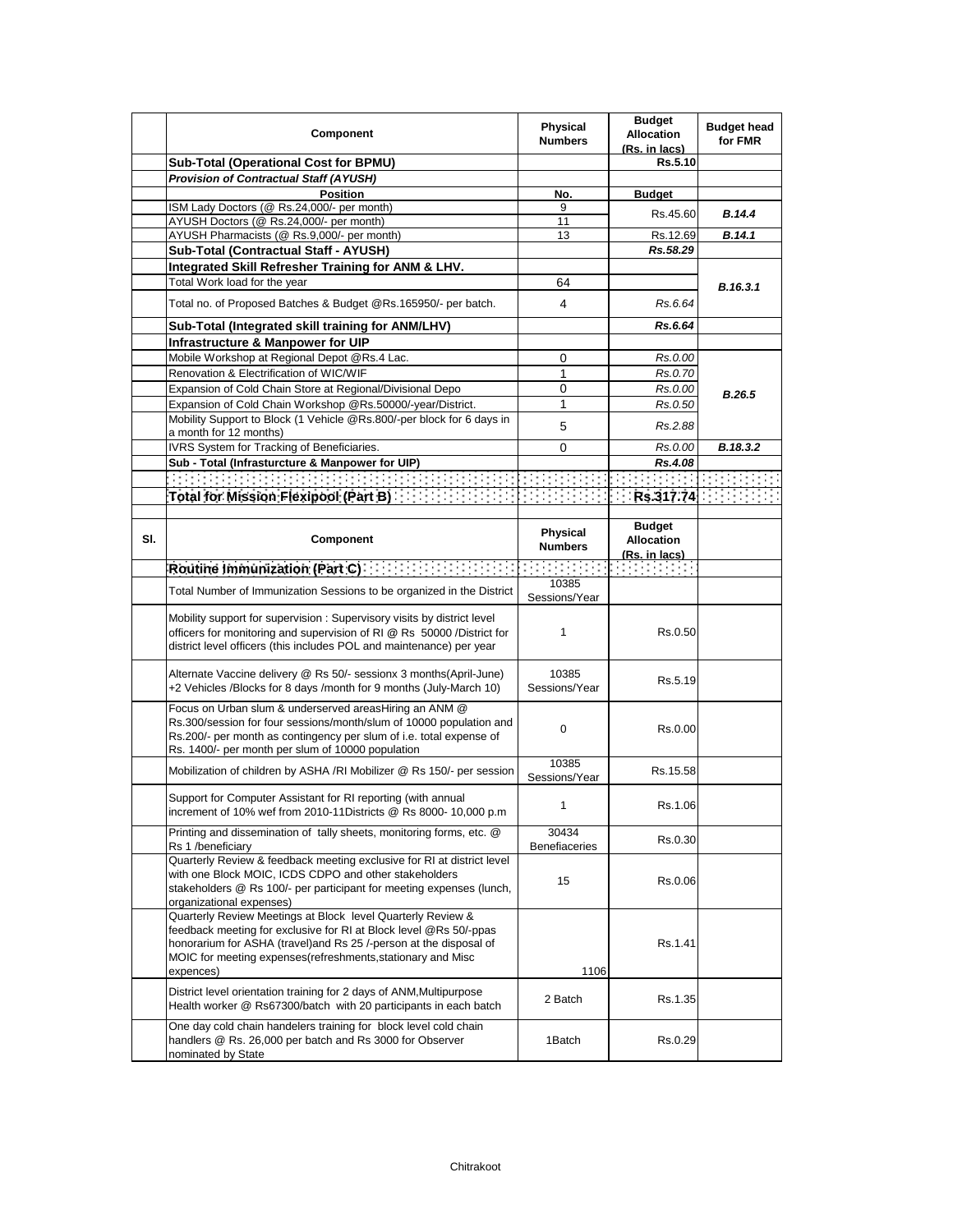|        | Component                                                                                                                                                                         | <b>Physical</b><br><b>Numbers</b> | <b>Budget</b><br><b>Allocation</b><br>(Rs. in lacs) | <b>Budget head</b><br>for FMR |
|--------|-----------------------------------------------------------------------------------------------------------------------------------------------------------------------------------|-----------------------------------|-----------------------------------------------------|-------------------------------|
|        | One day Training of block level data handlers by DIO and District Cold<br>chain Officer to train about the reporting formats of Immunization and<br>NRHM Rs 300/Participant/Block | 5                                 | Rs.0.02                                             |                               |
|        | Microplanning at SC levelRs 100/- per subcentre (meeting at block<br>level, logistic)                                                                                             | 139                               | Rs.0.14                                             |                               |
|        | Microplanning at Block & District levelFor consolidation of microplan<br>at PHC/CHC level @ Rs 1000/- block & at district level @ Rs 2000/-<br>per district                       | 1District & 5<br><b>Block</b>     | Rs.0.07                                             |                               |
|        | Consumables for computer including provision for internet access for<br>RIMSRs 400/- Month / Districts                                                                            | 1                                 | Rs.0.05                                             |                               |
|        | Red/Black Plastic bags etc, 2 bags per session @ Rs. 2/Bag                                                                                                                        | 10385<br>Sessions/Year            | Rs.0.53                                             |                               |
|        | Purchase of Bleach/Hypochlorite solution Rs. 500/vaccine storage<br>point/year X 1000 vaccine storage points                                                                      | 6 Vaccine<br>storage points       | Rs.0.03                                             |                               |
|        | Purchase of Twin bucket Rs 400 per PHC/CHC per year                                                                                                                               | 6 Vaccine<br>storage points       | Rs.0.02                                             |                               |
|        | Funds for purchase of small polythene zipper bags to keep vaccines<br>in the vaccine carriers Rs. 0.5/polythene bag X total number of<br>sessions/year +10% wastage               | 10385<br>Sessions/Year            | Rs.0.07                                             |                               |
|        | Funds for preparing disposal pit for disposal of sharp immunization<br>waste. Rs. 3500/pit X 500 vaccine storage points                                                           | 3 Pits                            | Rs.0.11                                             |                               |
|        | <b>RI</b> subtotal<br><b>Cold Chain maintenance</b>                                                                                                                               |                                   | Rs.26.78                                            |                               |
|        | Cold chain maintenance@Rs 500/Block & Rs 10,000/District/Year                                                                                                                     | 1District & 5<br><b>Block</b>     | Rs.0.10                                             |                               |
|        | POL for vaccine delivery from State to District and from district to<br>PHC/CHCs@Rs. 100000/- district/Year)                                                                      | 1District                         | Rs.1.00                                             |                               |
|        | <b>Subtotal Cold Chain</b>                                                                                                                                                        |                                   | Rs.1.10                                             |                               |
|        | <b>Budget to be released to Division</b><br>Three day training of Medical Officers on RI using revised MO training<br>module(Training of 6 batches will be at Allahabad)          | 0Batches                          | Rs.0.00                                             |                               |
|        | TOT batch for cold chain handlers training                                                                                                                                        | $\mathbf 0$                       | Rs.0.00                                             |                               |
|        | Operational expenses at Divisional level                                                                                                                                          | 1 unit                            | Rs.0.25                                             |                               |
|        | <b>Subtotal to Division</b><br><b>Total Part C</b>                                                                                                                                |                                   | Rs.0.25<br>Rs.28.13                                 |                               |
|        |                                                                                                                                                                                   |                                   |                                                     |                               |
|        | <b>Part D - National Program</b>                                                                                                                                                  |                                   |                                                     |                               |
|        | 1. NPCB                                                                                                                                                                           |                                   |                                                     |                               |
| SI.    | Component                                                                                                                                                                         | Physical<br><b>Numbers</b>        | <b>Budget</b><br><b>Allocation</b><br>(Rs. in lacs) | <b>Budget Head</b><br>for FMR |
| 1.1    | Govt Sector 30% of Tot. Trgt @531/cat.oprt.(IOL)                                                                                                                                  | 972                               | 516132                                              |                               |
| 1.2    | NGO Sector 20% of Tot Trgt @ 656/Cat. Oprt.(IOL)                                                                                                                                  | 648                               | 425088                                              |                               |
| 1.3    | Pvt. Sector 50% of Tot trgt.                                                                                                                                                      | 1621                              | 0                                                   |                               |
|        | <b>Sub Total</b>                                                                                                                                                                  | 3241<br>337                       | 941220                                              |                               |
| 2<br>3 | SES (Free Spec. to Children) @ of 100/-Spec<br>Vision Centre @ 50,000/Centre Equipment                                                                                            | 1 Govt/NGO                        | 50000                                               |                               |
| 4      | Operations other than Cataract                                                                                                                                                    | 53                                | 53000                                               |                               |
| 5      | Eye Collection @ 500/Cornea.                                                                                                                                                      |                                   | 0                                                   |                               |
|        | Total allocated for the District in Rs.                                                                                                                                           | 1044220                           |                                                     |                               |
|        | 2. RNTCP(GFATM)                                                                                                                                                                   |                                   |                                                     |                               |
|        |                                                                                                                                                                                   |                                   | <b>Budget</b>                                       |                               |
| SI.    | Component                                                                                                                                                                         | <b>Physical</b><br><b>Numbers</b> | <b>Allocation</b><br>(Rs. in lacs)                  | <b>Budget Head</b><br>for FMR |
|        | 1 CIVIL WORKS                                                                                                                                                                     |                                   | 137400                                              |                               |
|        | 2 LABORATORY MATERIALS<br>3 HONERARIUM                                                                                                                                            |                                   | 134450<br>196875                                    |                               |
|        | 4 IEC/ PUBLICITY                                                                                                                                                                  |                                   | 124320                                              |                               |
|        | <b>5 EQUIPMENT MAINTENANCE</b>                                                                                                                                                    |                                   | 51600                                               |                               |
|        | 6 TRAINING                                                                                                                                                                        |                                   | 71480                                               |                               |
|        | 7 POL & VEHICLE MAINTENANCE                                                                                                                                                       |                                   | 60000                                               |                               |
|        | 8 VEHICLE HIRING CHARGES<br>9 NGO/PP SUPPORT                                                                                                                                      |                                   | 207000                                              |                               |
|        | 10 MISCELLANEOUS EXPENSES                                                                                                                                                         |                                   | 42000<br>100180                                     |                               |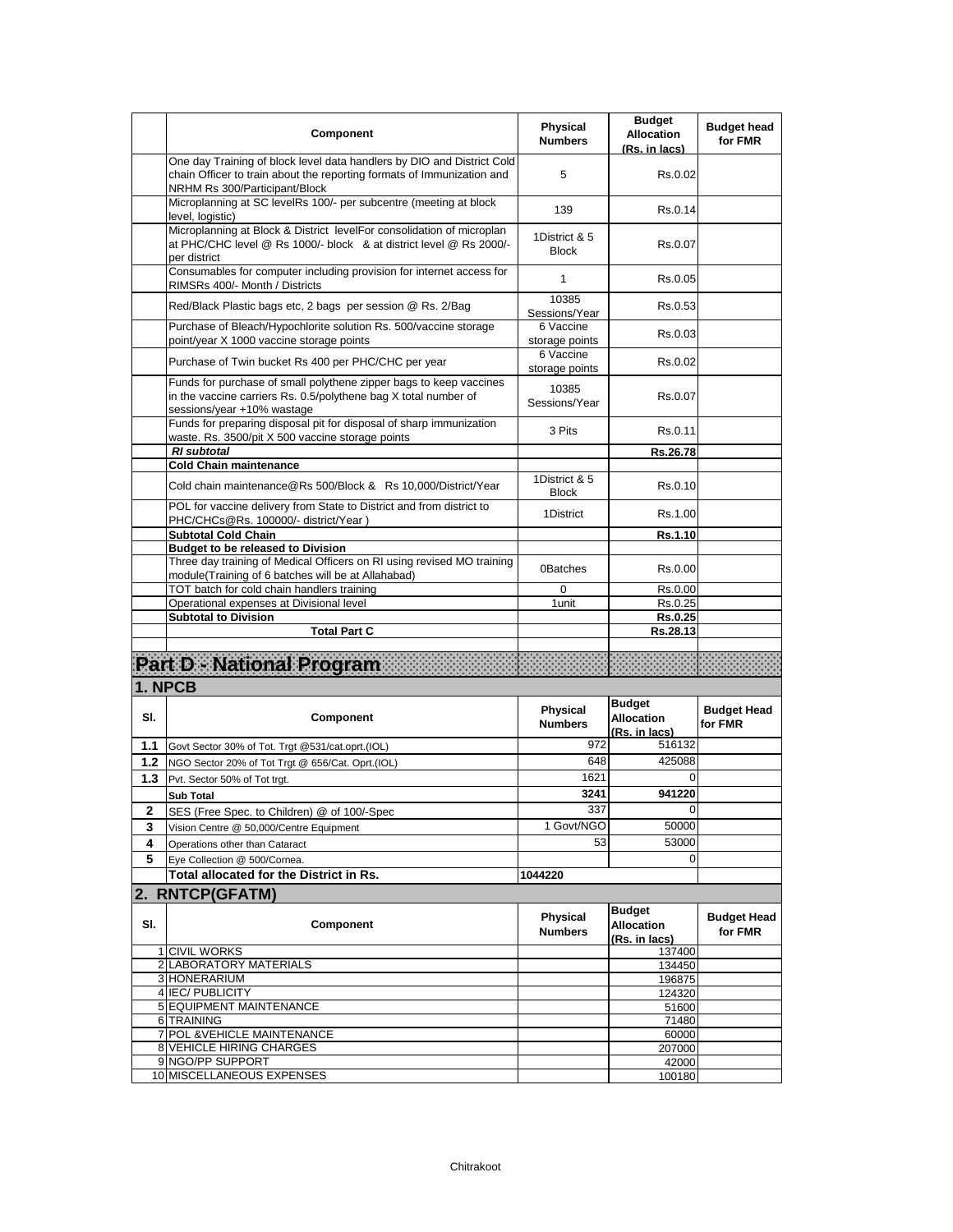|         | Component                                                              | Physical<br><b>Numbers</b> | <b>Budget</b><br><b>Allocation</b><br>(Rs. in lacs) | <b>Budget head</b><br>for FMR |
|---------|------------------------------------------------------------------------|----------------------------|-----------------------------------------------------|-------------------------------|
|         | 11 CONTRACTUAL SERVICES                                                |                            | 1515000                                             |                               |
|         | 12 PRINTING                                                            |                            | 63000                                               |                               |
|         | 13 RESEARCH & STUDIES                                                  |                            |                                                     |                               |
|         | 14 MEDICAL COLLEGES                                                    |                            |                                                     |                               |
|         | 15 PROCUREMENT OF VEHICLES                                             |                            | 0                                                   |                               |
|         | 16 PROCUREMENT OF EQUIPMENT                                            |                            |                                                     |                               |
|         | Sub-TOTAL                                                              |                            | 2703305                                             |                               |
|         | <b>Grand Total</b>                                                     |                            | 2703305                                             |                               |
|         |                                                                        |                            |                                                     |                               |
| 3. NLEP |                                                                        |                            |                                                     |                               |
|         | <b>Activities</b>                                                      | <b>Physical</b>            | <b>Financial</b>                                    |                               |
|         |                                                                        | Targets                    |                                                     |                               |
|         |                                                                        |                            | Allocation                                          |                               |
| 1       | <b>Contractual Services- Driver</b>                                    |                            |                                                     |                               |
|         | Remuneration @ Rs. 7,000/= P.M.                                        | $\mathbf{1}$               | 84000                                               |                               |
|         | Sub total                                                              |                            | 84000                                               |                               |
|         | 2 Office Maintenance                                                   |                            |                                                     |                               |
|         | Telephone/Fax/Internet @ Rs. 15,000/= P.A.                             |                            | 15000                                               |                               |
|         | Office Operation & Maintenance @ Rs. 18,000/= P.A.                     |                            | 18000                                               |                               |
|         | Consum-ables Stationery @ Rs. 24,000 P.A.                              |                            | 24000                                               |                               |
|         | Maintenance of Office Equipment & Furniture etc.                       |                            | 15000                                               |                               |
|         | Sub total                                                              |                            | 72000                                               |                               |
|         | 3 Mobility-                                                            |                            |                                                     |                               |
|         | Vehicle operation / hiring of 1 Vehicle @ Rs 75000 P.A.                |                            | 75000                                               |                               |
|         | Sub total                                                              |                            | 75000                                               |                               |
|         | 4 Training                                                             |                            |                                                     |                               |
|         | 4 Days' Training of newly recruited Medical Officers @ Rs 28,000 per   |                            | 8400                                                |                               |
|         | batch of 30 trainees                                                   | 9                          |                                                     |                               |
|         | 3 Days' Training of newly recruited Health Workers @ Rs 24,000 per     |                            | $\Omega$                                            |                               |
|         | batch of 30 trainees                                                   | 0                          |                                                     |                               |
|         | 2 Days' Refresher Training of Medical Officers @ Rs 16,000 per batch   |                            |                                                     |                               |
|         | of 30 trainees                                                         | 30                         |                                                     |                               |
|         | 2 Days' Refresher Training of Health Workers @ Rs 16,000 per batch     |                            | 48000                                               |                               |
|         | of 30 trainees                                                         | 60                         |                                                     |                               |
|         | Sub total                                                              |                            | 56400                                               |                               |
|         | 5 Procurement                                                          |                            |                                                     |                               |
|         | Supportive medicines and other items for patients @ Rs39 per patient   |                            | 3500                                                |                               |
|         | under treatment                                                        |                            |                                                     |                               |
|         | Splints, Crutches, Items for Deformity Patients Rs. 15/= per patient   |                            | 2000                                                |                               |
|         | under treatment                                                        |                            |                                                     |                               |
|         | Patient Welfare Rs. 26/= per patient under treatment                   |                            | 2100                                                |                               |
|         | Printing of forms @ Rs. 39/= per patient under treatment               |                            | 3500                                                |                               |
|         | Sub total                                                              |                            | 11100                                               |                               |
|         | 6 IEC Activities                                                       |                            |                                                     |                               |
|         | Rallies @ Rs. 5,000/= each                                             | 2                          |                                                     |                               |
|         | School Quiz @ Rs. 1000/= each                                          | 10                         | 10000<br>10000                                      |                               |
|         | IPC workshops of ASHA @ Rs. 5000/= each                                | $\overline{2}$             | 10000                                               |                               |
|         | Health Mela in local festivals, Melas etc. @ Rs. 5,000/= each          |                            | 5000                                                |                               |
|         | Sub total                                                              |                            |                                                     |                               |
|         | 7 Urban Leprosy Project                                                |                            | 35000                                               |                               |
|         | <b>Supportive Medicines</b>                                            |                            |                                                     |                               |
|         |                                                                        |                            |                                                     |                               |
|         | Monitoring & Supervision<br>MDT delivery & follow-up services          |                            |                                                     |                               |
|         |                                                                        |                            |                                                     |                               |
|         | Sub total                                                              |                            | 0                                                   |                               |
|         | 8 Incentive to Ashas                                                   |                            | 8600                                                |                               |
|         | 9 Review Meetings<br>10 Disability Prevention & Medical Rehabilitation |                            | 18000                                               |                               |
|         |                                                                        |                            |                                                     |                               |
|         | Screening Camp for selection of RCS patients                           |                            | 0                                                   |                               |
|         | Screening Camp - miscellaneous expenses                                |                            | 0                                                   |                               |
|         | Screening Camp- Self Care Kits & patient Welfare items                 |                            | 0                                                   |                               |
|         | Sub total                                                              |                            | 0                                                   |                               |
|         | 11 Cash Assistance                                                     |                            |                                                     |                               |
|         | Cash assistance- POL for Vehicle                                       |                            | 20000                                               |                               |
|         | Cash assistance- TA DA for Leprosy Staff                               |                            | 40000                                               |                               |
|         | Sub total                                                              |                            | 60000                                               |                               |
|         | <b>Grand Total</b>                                                     |                            | 420100                                              |                               |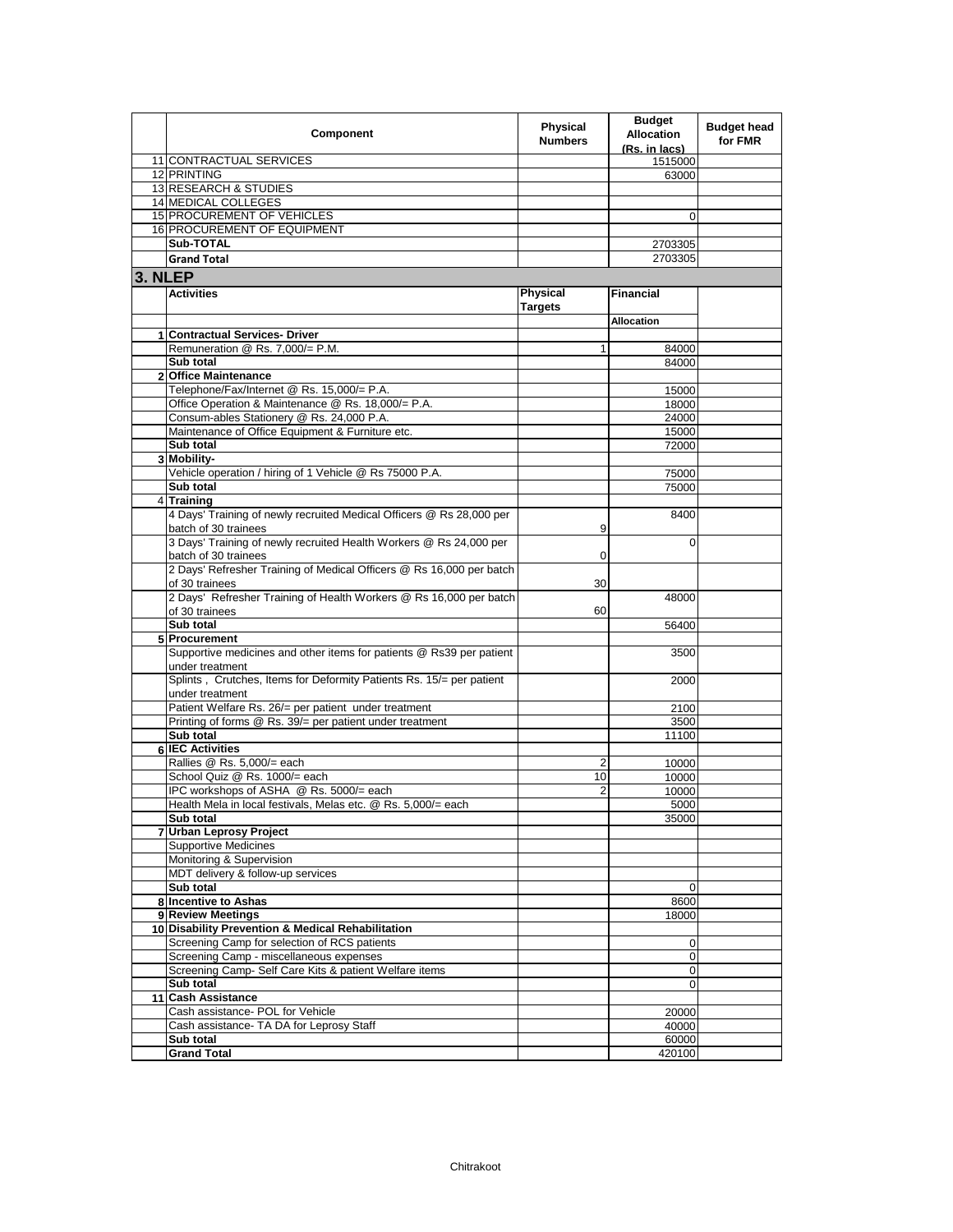|            | Component                                                                                                   | <b>Physical</b><br><b>Numbers</b> | <b>Budget</b><br><b>Allocation</b><br>(Rs. in lacs) | <b>Budget head</b><br>for FMR |
|------------|-------------------------------------------------------------------------------------------------------------|-----------------------------------|-----------------------------------------------------|-------------------------------|
|            | <b>4. NVBDCP</b>                                                                                            |                                   |                                                     |                               |
| S1.<br>No. | <b>Activity Proposed</b>                                                                                    | Physical<br><b>Numbers</b>        | <b>Budget</b><br><b>Allocation</b> (Rs.<br>In lacs) | <b>Budget head</b><br>for FMR |
|            | 1 DBS (Domestic Budgetary Support)                                                                          |                                   |                                                     |                               |
|            | 1.1 Malaria                                                                                                 |                                   |                                                     |                               |
|            | Incentive to ASHA                                                                                           |                                   |                                                     |                               |
|            | Training                                                                                                    |                                   |                                                     |                               |
|            | Monitoring & Supervision                                                                                    |                                   | 45000                                               |                               |
|            | BCC/IEC Anti Malaria Month                                                                                  |                                   | 30000                                               |                               |
|            | Malaria: Total                                                                                              |                                   | 75000                                               |                               |
|            | 1.2 Elimination of Lymphatic Filarisis                                                                      |                                   |                                                     |                               |
|            | Training of MO's                                                                                            |                                   | 16730                                               |                               |
|            | Training of Paramedical /Supervisor                                                                         |                                   | 50190                                               |                               |
|            | <b>Night Survey</b>                                                                                         |                                   | 47000                                               |                               |
|            | POL/Mobility                                                                                                |                                   | 22000                                               |                               |
|            | Training of drug Disrtibuters                                                                               |                                   | 73128                                               |                               |
|            | Honorarium of drug distributers                                                                             |                                   | 204149                                              |                               |
|            | Honorrium of Supervisors                                                                                    |                                   | 23876                                               |                               |
|            | <b>Morbity Management</b>                                                                                   |                                   | 25000                                               |                               |
|            | Inter Sectoral Conver. & social mobilization in Ly. Filariasis<br>from malaria IEC/BCC                      |                                   | 50000                                               |                               |
|            | Filaria: Total                                                                                              |                                   | 512073                                              |                               |
|            | 1.3 Dengue/ Chikungunya                                                                                     |                                   |                                                     |                               |
|            | Apex Referral Lab                                                                                           |                                   |                                                     |                               |
|            | sentinel surveillance Hospital                                                                              |                                   |                                                     |                               |
|            | Epidemic Preparedness & rapid response                                                                      |                                   |                                                     |                               |
|            | Training Workshop                                                                                           |                                   |                                                     |                               |
|            | Dengue/ Chikungunya from malaria IEC/BCC                                                                    |                                   |                                                     |                               |
|            | Dengue/ Chikungunya: Total                                                                                  |                                   | 0                                                   |                               |
|            | $1.4$ AES/JE                                                                                                |                                   |                                                     |                               |
|            |                                                                                                             |                                   |                                                     |                               |
|            | Strengthing of Surveillance Treatment facilities<br>Strengthing of Surveillance diagnosis JE lab facilities |                                   |                                                     |                               |
|            |                                                                                                             |                                   |                                                     |                               |
|            | Capacity building / Traiging<br>monitoring and Supervision                                                  |                                   |                                                     |                               |
|            | Communi. Awareness in JE/AES from Malaria IEC/BCC                                                           |                                   |                                                     |                               |
|            | AES/JE: Total                                                                                               |                                   | $\mathbf 0$                                         |                               |
|            | 2 Kala-azar                                                                                                 |                                   |                                                     |                               |
|            | Kalazar Survey                                                                                              |                                   |                                                     |                               |
|            | Kalazar Fortnight Campain                                                                                   |                                   |                                                     |                               |
|            | IEC/BCC                                                                                                     |                                   |                                                     |                               |
|            | Labour Charges                                                                                              |                                   |                                                     |                               |
|            | Total Kala-azar                                                                                             |                                   | 0                                                   |                               |